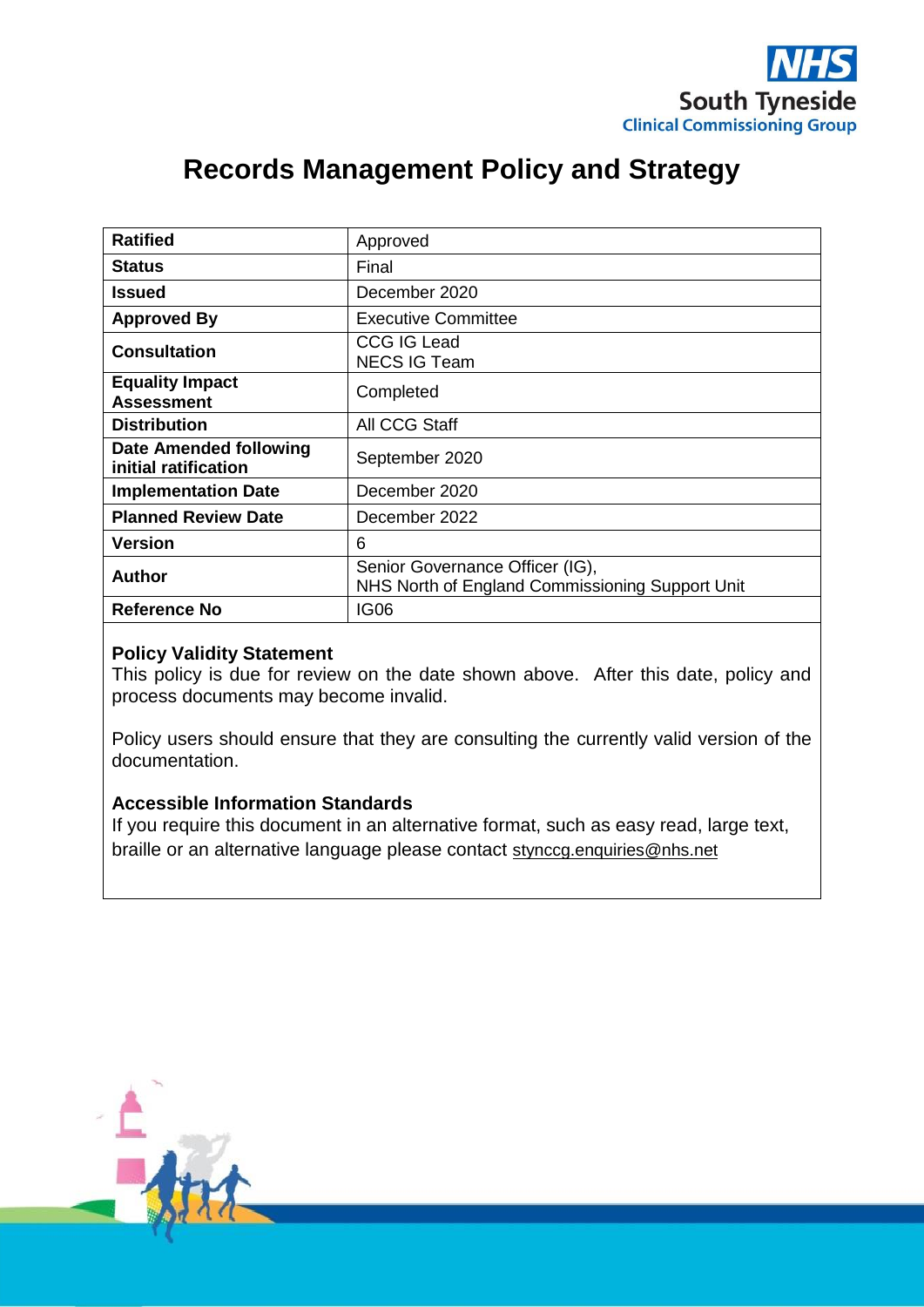# **Version Control**

| <b>Version</b> | <b>Author</b>                             | <b>Update comments</b>                                                                                                                                                                                                                                                                                                                                                                                                                                                                                                                                                                                                                                                                                                                    |
|----------------|-------------------------------------------|-------------------------------------------------------------------------------------------------------------------------------------------------------------------------------------------------------------------------------------------------------------------------------------------------------------------------------------------------------------------------------------------------------------------------------------------------------------------------------------------------------------------------------------------------------------------------------------------------------------------------------------------------------------------------------------------------------------------------------------------|
| V1.0           | <b>Senior Governance</b><br>Manager, NECS | Policy adopted by Clinical Commissioning Group<br>(CCG) as part of policy suite developed by NECS                                                                                                                                                                                                                                                                                                                                                                                                                                                                                                                                                                                                                                         |
| V2.0           | <b>Senior Governance</b><br>Manager, NECS | Policy ratified by Governing Body.                                                                                                                                                                                                                                                                                                                                                                                                                                                                                                                                                                                                                                                                                                        |
| V3.0           | <b>Senior Governance</b><br>Manager, NECS | Equality Impact Assessment. Re-formatted to CCG<br>policy standard.                                                                                                                                                                                                                                                                                                                                                                                                                                                                                                                                                                                                                                                                       |
| V4.0           | <b>Senior Governance</b><br>Manager, NECS | Review and update:<br>Reformatted numbering and style of policy.<br>Section 5.3: Insertion of reference to the Health<br>$\bullet$<br>and Social Care Information Centre<br>Section 9.2.6: Removal of reference to 'records<br>management procedure' and insertion of 'consult<br>the information governance service'.<br>Section 9.7.1: Removal of reference 'Staff without<br>$\bullet$<br>computer network access should contact their<br>line managers for information on how to access<br>policies' and insertion of 'Master copies are held<br>by the Governance Service'.<br>Section 13.1: Insertion of reference to 'Cabinet<br>$\bullet$<br>Office (2015) Health and Social Care (Safety and<br>Quality) Act 2015. London, HMSO' |
| V4.1           | <b>Senior Governance</b><br>Manager, NECS | Review and Update to include GDPR.                                                                                                                                                                                                                                                                                                                                                                                                                                                                                                                                                                                                                                                                                                        |
| V <sub>5</sub> | <b>Senior Governance</b><br>Officer, NECS | publication<br>Updated<br>line<br>with<br>Data<br>οf<br>in<br>Protection Act 2018.                                                                                                                                                                                                                                                                                                                                                                                                                                                                                                                                                                                                                                                        |
| V <sub>6</sub> | <b>Senior Governance</b><br>Officer, NECS | Reviewed in line with policy requirements                                                                                                                                                                                                                                                                                                                                                                                                                                                                                                                                                                                                                                                                                                 |

# **Approval**

| <b>Role</b> | <b>Name</b>                | <b>Date</b>         |
|-------------|----------------------------|---------------------|
| Approval    | <b>Governing Body</b>      | 24 October 2013 (1) |
| Approval    | <b>Executive Committee</b> | 14 January 2015 (2) |
| Approval    | <b>Executive Committee</b> | 21 January 2016 (3) |
| Approval    | <b>Executive Committee</b> | January 2018 (4)    |
| Approval    | <b>Executive Committee</b> | October 2018 (5)    |
| Approval    | <b>Executive Committee</b> | October 2020 (6)    |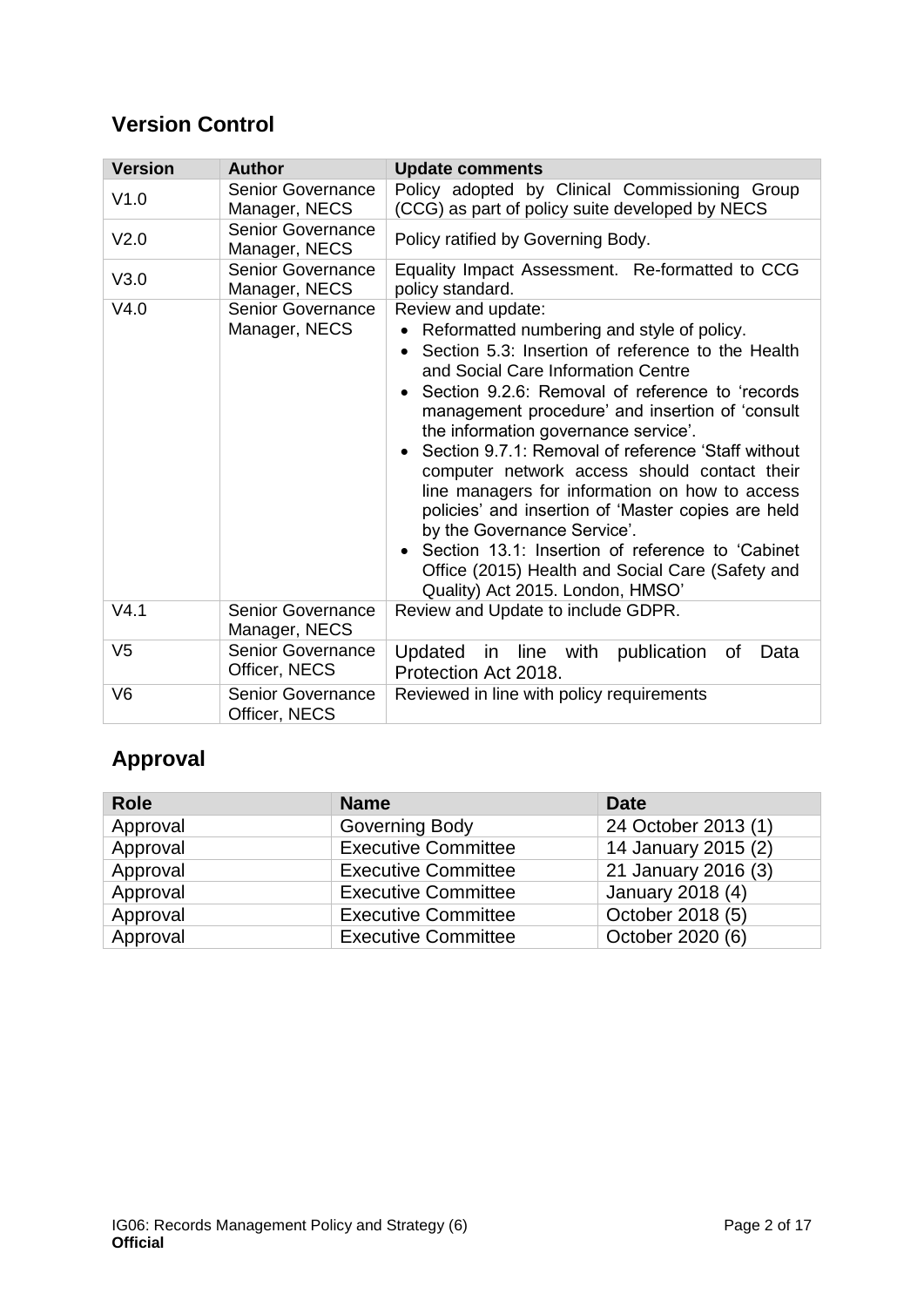# **Contents**

| 2.             |  |
|----------------|--|
| 3 <sub>1</sub> |  |
| 4.             |  |
| 5.             |  |
| 6.             |  |
| 7.             |  |
| 8.             |  |
|                |  |
|                |  |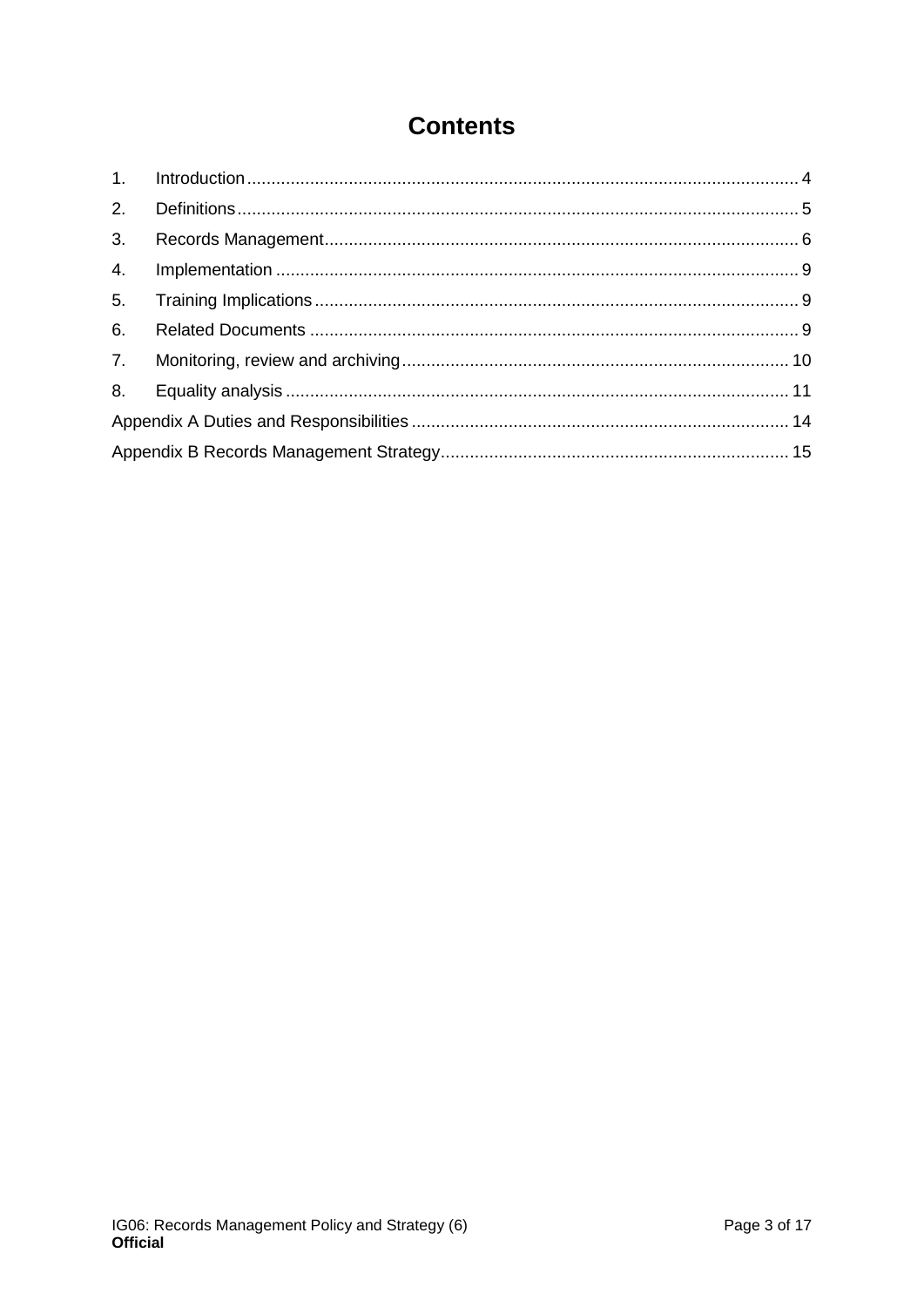# <span id="page-3-0"></span>**1. Introduction**

The CCG aspires to the highest standards of corporate behaviour and clinical competence, to ensure that safe, fair and equitable procedures are applied to all organisational transactions, including relationships with patients, their carers, public, staff, stakeholders and the use of public resources. In order to provide clear and consistent guidance, the CCG will develop documents to fulfil all statutory, organisational and best practice requirements and support the principles of equal opportunity for all.

This policy sets out the principles of records management for the CCG. It provides a framework for the consistent and effective management of records that is standards based and fully integrated with other information governance initiatives within the CCG. Records management is necessary to support the business of the CCG and to meet its obligations in terms of legislation and national guidelines.

The policy is based on guidance from the Department of Health Records Management Code of Practice for Health and Social Care 2016 and the Records Management Roadmap issued by NHS Connecting for Health (now NHS Digital). Both documents provide guidelines for good practice in managing all types of NHS records and highlight the responsibilities of all staff for the records they create or use.

The CCG has a statutory obligation to maintain accurate records of their activities and to make arrangements for their safe keeping and secure disposal. All records created in the course of the business of the CCGs are public records under the terms of the Public Records Act 1958.

Effective records management is an essential requirement of the commissioning obligations of the CCG. It also recognises the importance of good records management practices to ensure:

- The right information is available at the right time.
- Authentic and reliable evidence of business transactions.
- Support for decision making and planning processes.
- Better use of physical and server space.
- Better use of staff time.
- Compliance with legislation and standards.
- Reduced costs.

This policy should be read in conjunction with the CCG Records Management Strategy (Appendix A) which sets out how the policy requirements will be delivered.

#### 1.1 Status

This policy is an Information Governance policy.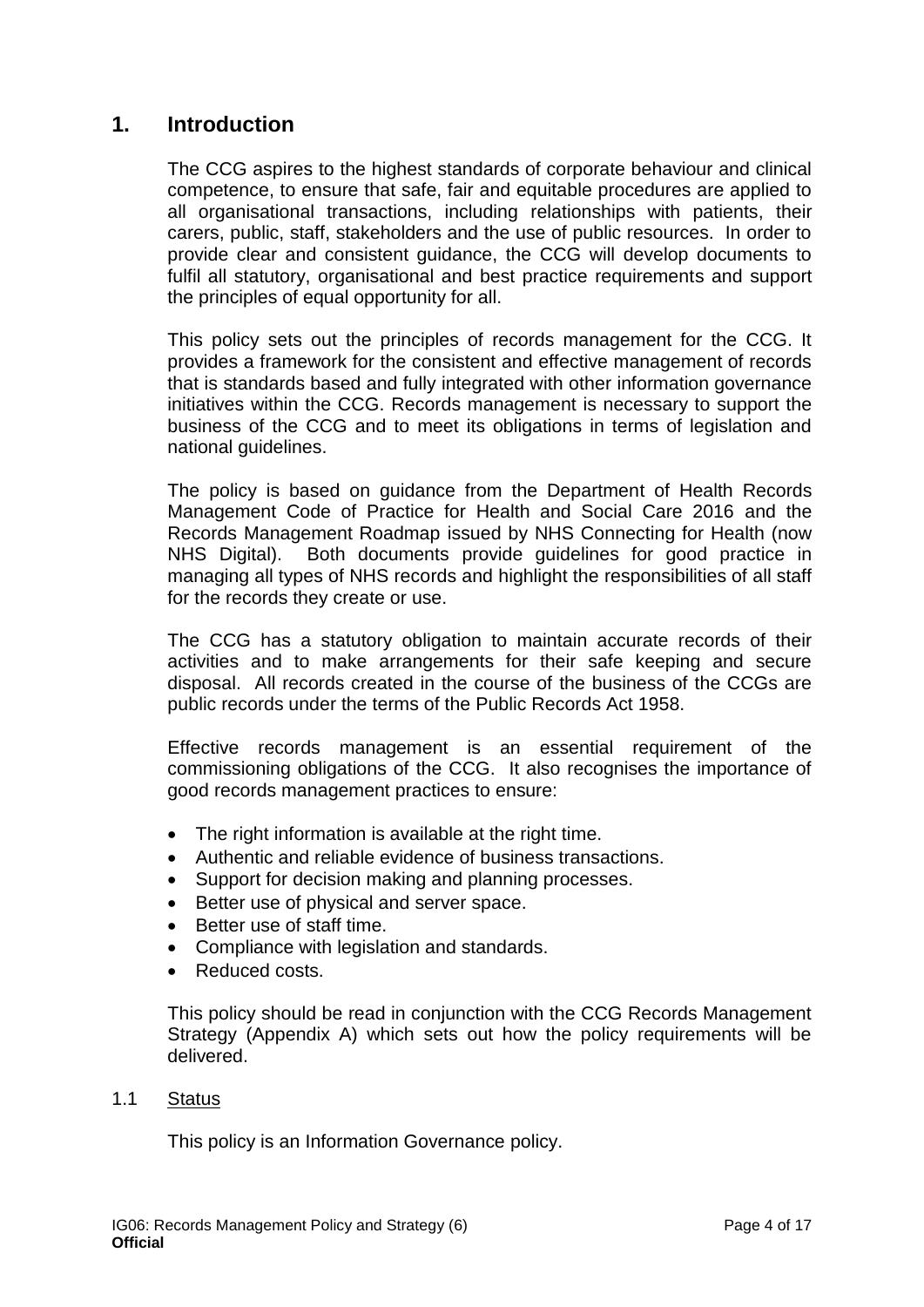### 1.2 Purpose and scope

This policy applies to employees, agents and contractors working for, or supplying services to the CCG. However, it is recognised that primary care practitioners are also part of the organisations and as such this policy is offered for use by them to adapt to their own practices and organisations as appropriate. The contact for the policy is available to offer help and support to primary care practitioners who wish to use and implement this policy.

The CCG records are part of the organisation's corporate memory, providing the evidence of actions and decisions and representing a vital asset to support daily functions and operations.

To provide guidance to staff to carry out their corporate and personal record management responsibilities to support high quality patient care.

To support the organisation and staff in meeting their obligations in terms of legislation and national good practice guidance.

To provide effective governance arrangements for record management, also known as 'information lifecycle management'.

## <span id="page-4-0"></span>**2. Definitions**

- 2.1 **Records:** Recorded information in any form or medium, created or received and maintained by an organisation or person in the transaction of business or the conduct of affairs. Also considered as 'Information Assets'.
- 2.2 **Health Records:** any record which consists of information relating to the physical or mental health of an individual which has been made by or on behalf of a health professional in connection with that care.
- **Note:** The draft UK Data Protection Legislation defines a health record as, "a record which consists of data concerning health and has been made by or on behalf of a health professional in connection with the diagnosis, care or treatment of the individual to whom the data relates."
- 2.3 Corporate Records: those records which relate to the corporate business of the CCG such as accounts, minutes and meeting papers and legal and other administrative documents. They may contain personal identifiable information, for example personnel files and should be treated with the same degree of care and security as patient/service user records.
- 2.4 Records Management: is a discipline which utilises administrative systems to direct and control the creation, version control, distribution, filing, retention, storage and disposal of records, in a way that is administratively and legally sound, whilst at the same time serving the operational needs of the Trust and preserving an appropriate historical record.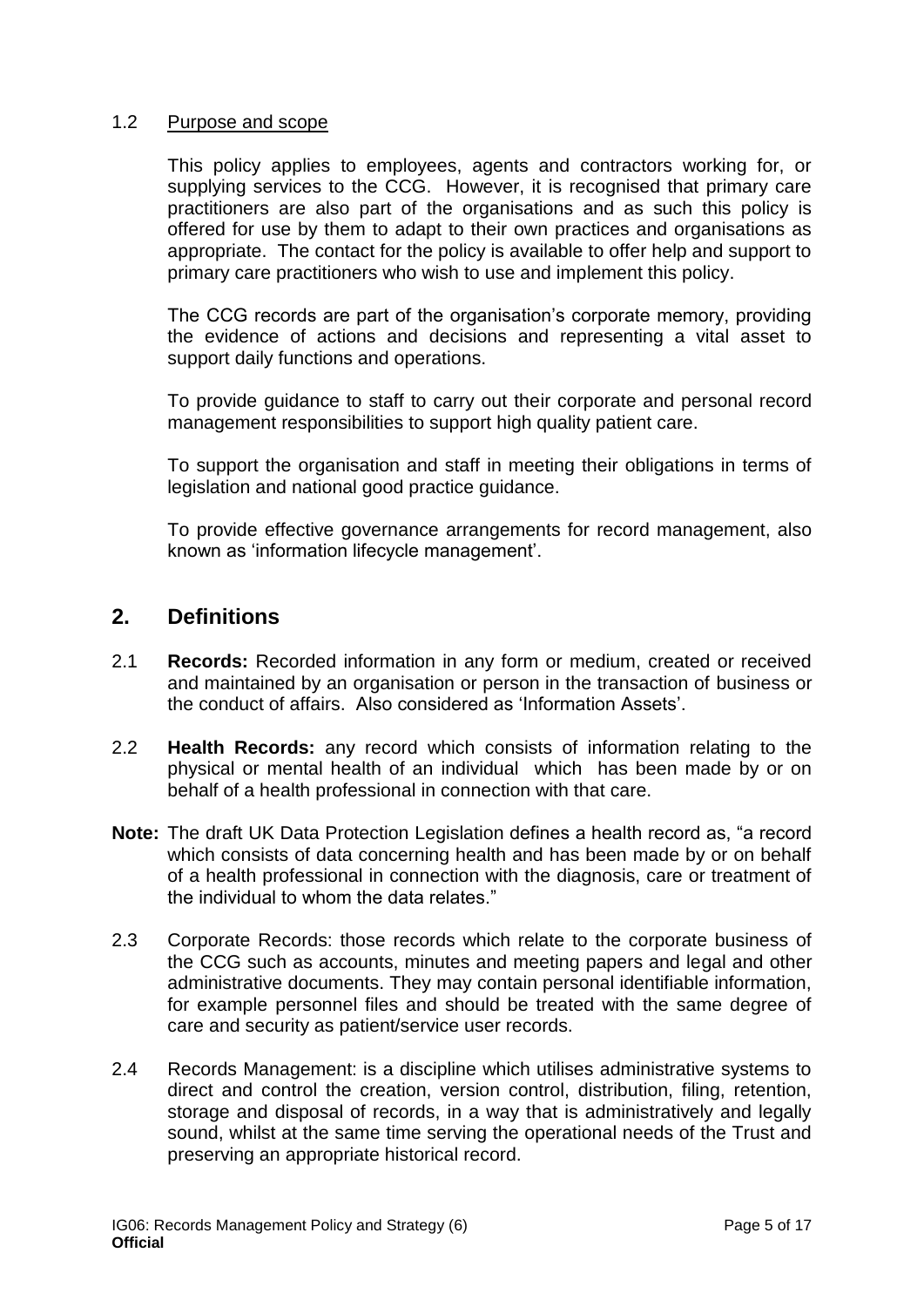- 2.5 Record Series: a set of records relating to each other used within a service/department/ward e.g. health visitor or podiatry records.
- 2.6 Records Lifecycle: a period of time a record exists from its creation/receipt through the period of its 'active' use, then into a period of 'inactive' retention (such as semi-active or closed records which may be referred to occasionally) and finally either confidential destruction or archival preservation.
- 2.7 **Information Assets:** identifiable and definable assets owned or contracted by an organisation which are 'valuable' to the business of that organisation.
- 2.8 Information Asset Owners (IAOs): are senior individuals who have been designated the responsibility ('ownership') of a record series / information assets. For further detail of the role, please see section 10.
- 2.9 Information Asset Administrators (IAAs): support the IAOs to ensure that policies, procedures and processes are followed in relation to a record series / information assets.
- 2.10 Personal Information: is factual information or expressions of opinion which relate to an individual who can be identified from that information or in conjunction with any other information coming into possession of the data holder. This also includes information gleaned from a professional opinion, which may rely on other information obtained. Personal information includes name, address, date of birth or any other unique identifiers such as NHS Number, Hospital Number, National Insurance Number, etc. It also includes information which, when presented in combination, may identify an individual e.g. postcode, date of birth etc.
- **Note:** The draft UK Data Protection legislation defines personal data as, "any information relating to an identified or identifiable individual". Identifiable living individual is defined as, "a living individual who can be identified, directly or indirectly, in particular by reference to:
	- a) an identifier such as a name, an identification number, location data or an online identifier, or
	- b) one or more factors specific to the physical, physiological, genetic, mental, economic, cultural or social identity of the individual"

### <span id="page-5-0"></span>**3. Records Management**

- 3.1 Records Creation
- 3.1.1 All records created in the CCG must be created in a manner that ensures that they are clearly identifiable, accessible, and can be retrieved when required.
- 3.1.2 All records created in the CCG must be; authentic, credible, authoritative and adequate for the purposes for which they are kept. They must correctly reflect what was communicated, decided or undertaken.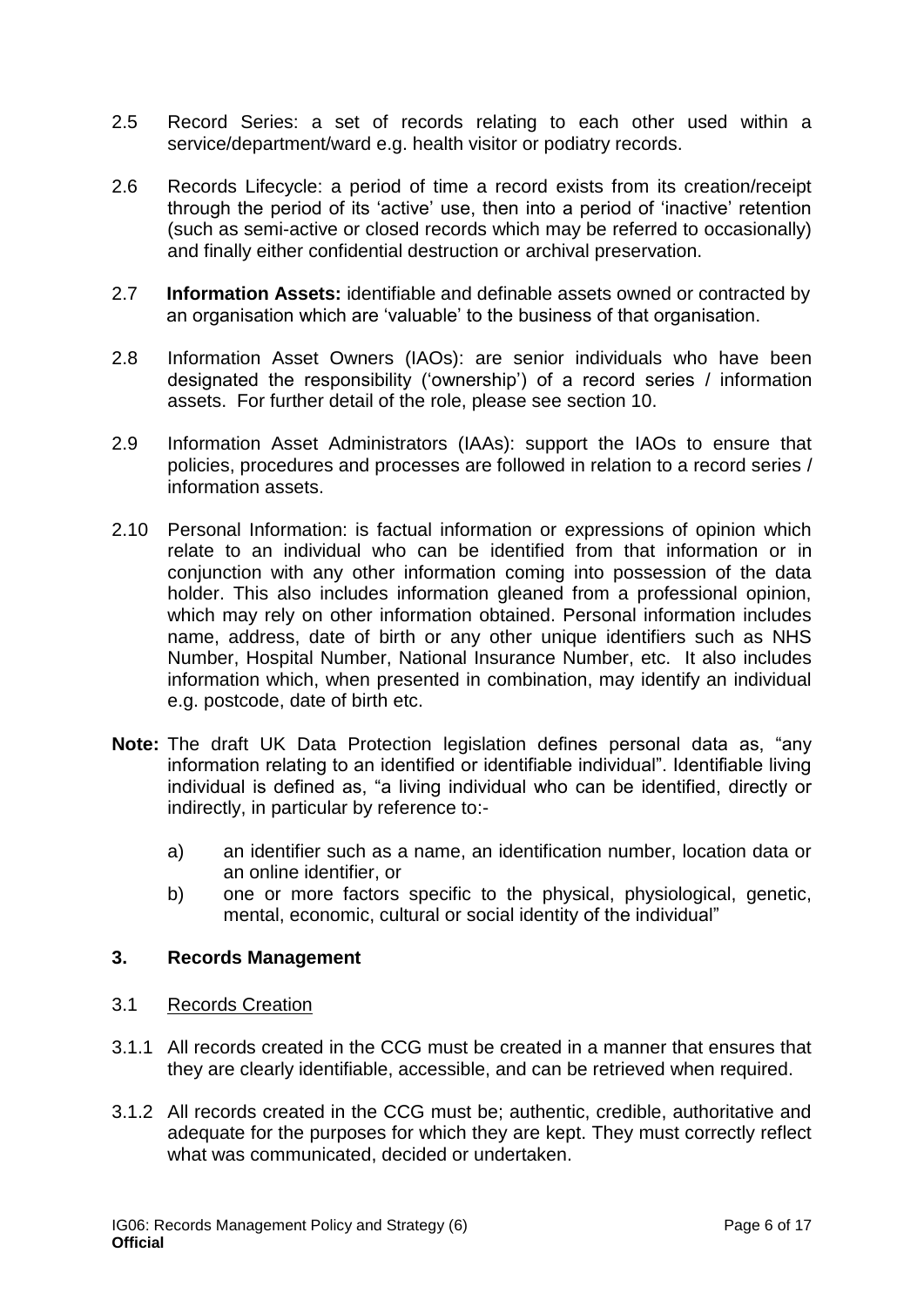- 3.1.3 Adequate records must be created where there is a need to be accountable for decisions, actions, outcomes or processes. For example, the minutes of a Governing Body meeting, a clinician's examination of a patient, the payment of an account or the appraisal of a member of staff.
- 3.1.4 For further guidance in the processes and procedures for achieving good practice in records creation, please see the supporting records management procedures.

### 3.2 Records Use and Maintenance

- 3.2.1 All staff have a duty for the maintenance and protection of records they use. Only authorised staff should have access to records.
- 3.2.2 The identification and safeguarding of vital records necessary for business continuity should be included in all business continuity /disaster recovery plans.
- 3.2.3 Any incidents relating to records, including the unavailability and loss, must be reported as per procedure.
- 3.2.4 The completion and upkeep of records should comply with the guidance in the data quality procedures. Accuracy of statements i.e. record keeping standards, should pay particular attention to stating facts not opinions.
- 3.2.5 Scanning records must be done in accordance with a written service procedure. In addition, if scanning is undertaken in-house, the scanning equipment must be of a quality to meet the British Standards and in particular the 'Code of Practice for Legal Admissibility and Evidential Weight of Information Stored Electronically' (BIP 0008).
- 3.2.6 For further guidance in the processes and procedures for achieving good practice in records creation, please see the supporting records management procedures.

#### 3.3 Records Tracking

- 3.3.1 Accurate recording and knowledge of the whereabouts of all records is essential if the information they contain is to be located quickly and efficiently. One of the main reasons records are misplaced or lost is that the next destination is not formally recorded.
- 3.3.2 All services/departments should ensure they have appropriate tracking systems and audit trails in place to monitor the use and movement of records.
- 3.3.3 The CCG should ensure an accurate and up to date Information Asset Register is maintained which identifies all information assets held or processed within the CCG in accordance with the General Data Protection legislation.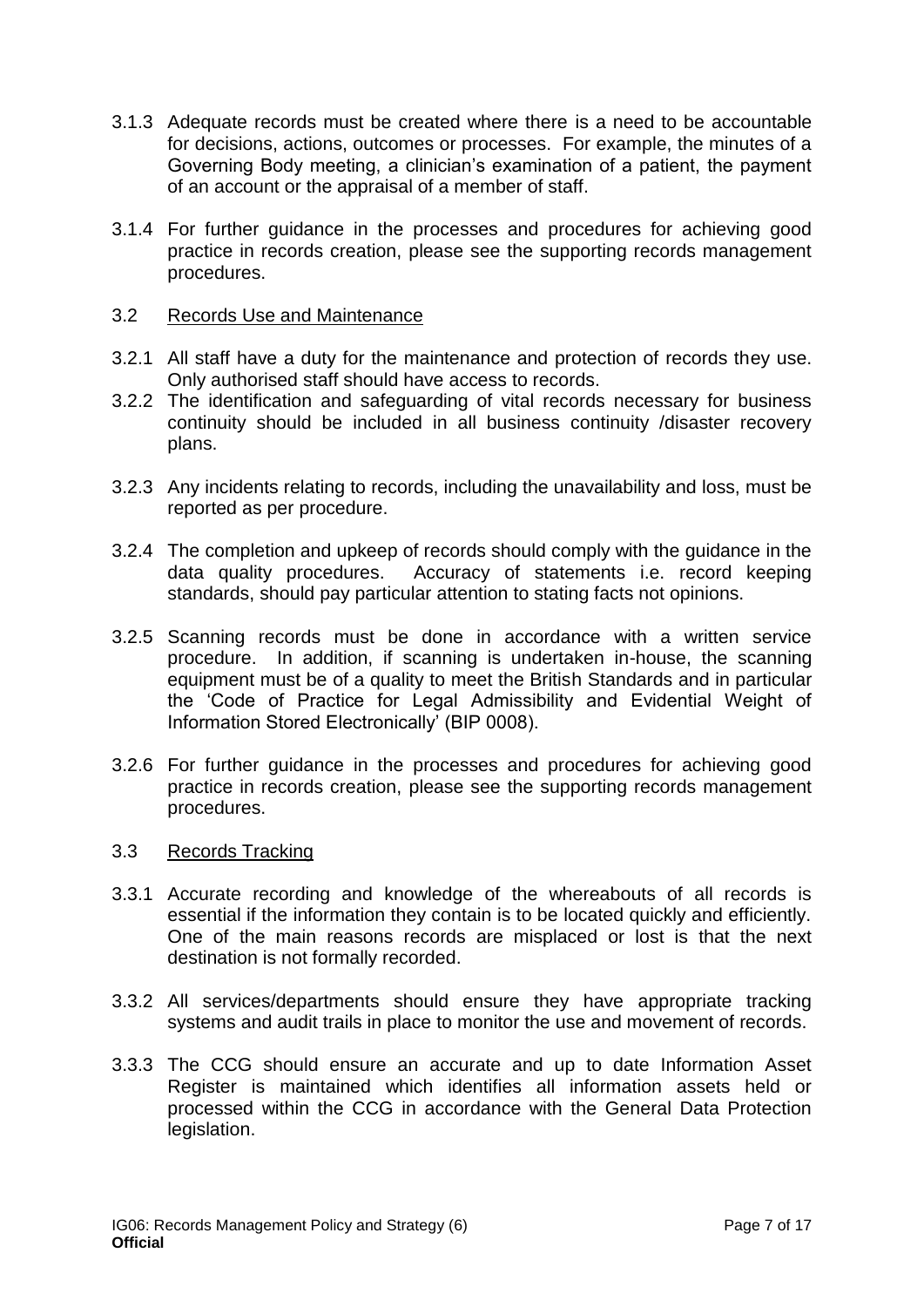### 3.4 Records Transportation

- 3.4.1 When records are being transported, whether they are electronic or paper, care should be taken to ensure the safe transition to the new location, whether this be temporary or permanent.
- 3.4.2 Examples of safe transport includes: electronic encrypted email (e.g. NHS Mail to NHS Mail), paper – 'track & trace' mail provider option.

#### 3.5 Records Storage

- 3.5.1 Records storage areas must provide storage which is safe from unauthorised access but which allows maximum accessibility to the records commensurate to its frequency of use. The following factors must be taken into account:
	- Compliance with Health and Safety and fire prevention regulations.
	- Degree of security required.
	- Users needs.
	- Type of records stored.
	- Size & quantity of records.
	- Usage and frequency of retrievals.
	- Ergonomics, space, efficiency and price.
- 3.5.2 Inactive records stored off-site (secondary storage) must be stored by retention date with the IAO is responsible for keeping an accurate and up-todate record via the Information Asset Register.
- 3.5.3 When using an external company to store, retrieve, or destroy information assets a suitable data sharing agreement or data processing agreement should be agreed to ensure the nature of the data processing is clear (see 3.6.3).

#### 3.6 Records Retention and Disposal

- 3.6.1 Inactive records are retained in line with the Department of Health's Records Management Code of Practice for Health and Social Care 2016. This document only contains records series that have a national minimum retention period; where other records are kept; services/departments must maintain a log of the agreed retention period.
- 3.6.2 Records due for disposal should be assessed for their research or archival value prior to arrangements being made for their secure and confidential destruction.
- 3.6.3 There should be appropriate documentation of records containing personal information to be destroyed and where necessary an approved contractor should be used who can provide written record e.g. certificate as evidence of destruction. All record destruction records must be approved by the information asset owner responsible for the record series (see 3.5.3).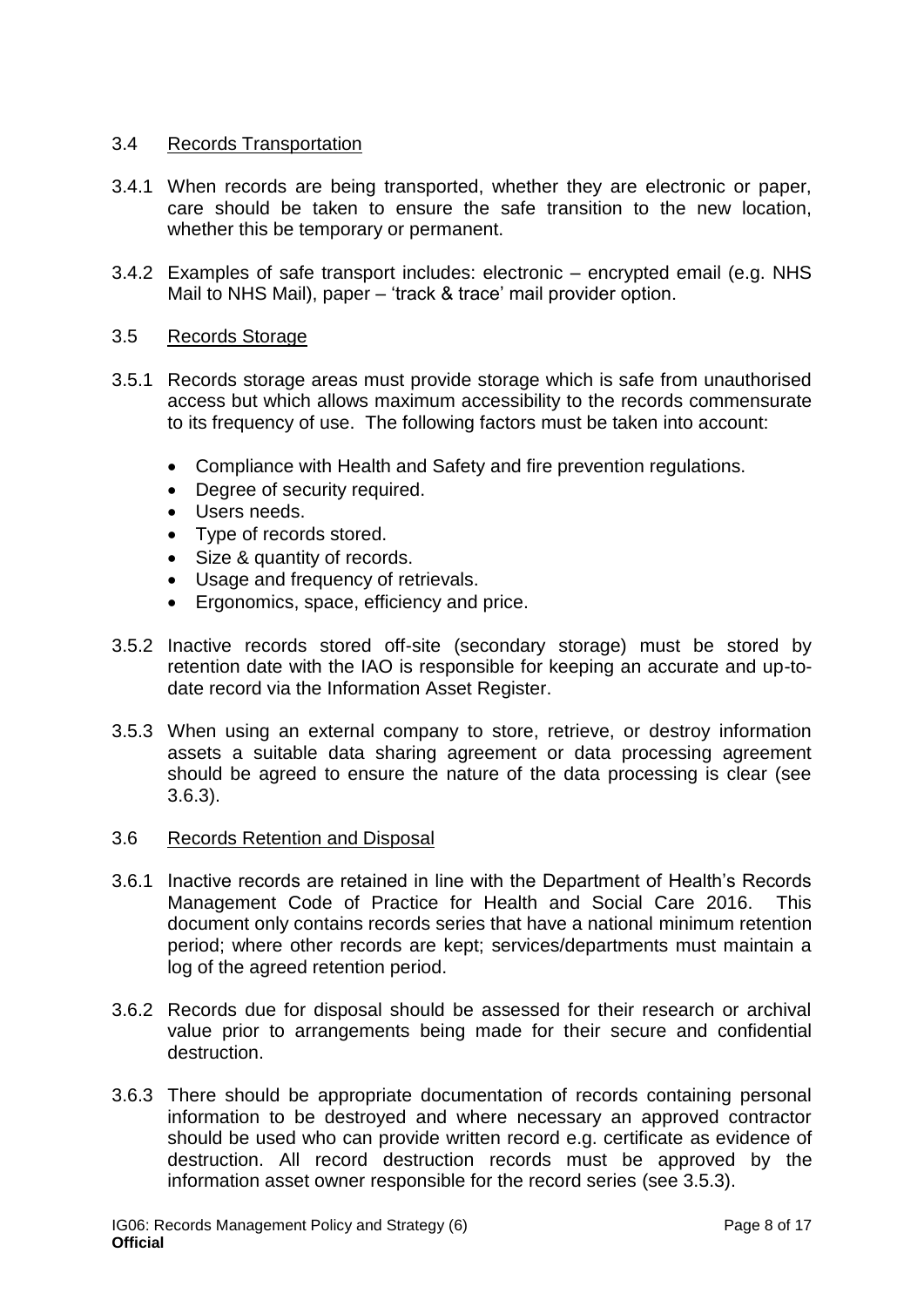### 3.7 Distribution

- 3.7.1 This policy is available for all staff to access on the CCG website. Staff without computer network access should contact their line managers for information on how to access policies.
- 3.7.2 All staff will be notified of a new or revised document via the authorised communications media.
- 3.7.3 This document will be included in the CCG Publication scheme in compliance with the Freedom of Information Act 2000.

#### 3.8 Implementation

3.8.1 All departments in the CCG are expected to use this policy and its related procedures to develop and implement their own records management operational procedures.

## <span id="page-8-0"></span>**4. Implementation**

- 4.1 This policy will be available to all staff for use in relation to the specific function of the policy.
- 4.2 All directors and managers are responsible for ensuring that relevant staff within the CCGs have read and understood this document and are competent to carry out their duties in accordance with the procedures described.

# <span id="page-8-1"></span>**5. Training Implications**

It has been determined that there are no specific training requirements associated with this policy/procedure.

## <span id="page-8-2"></span>**6. Related Documents**

### 6.1 Legislation and statutory requirements

- Cabinet Office (1958) Public Records Act 1958. London. HMSO.
- Cabinet Office (1967) Public Records Act 1967. London. HMSO.
- Cabinet Office (2018) Data Protection Act 2018. London. HMSO.
- Cabinet Office (1009) Access to Health Records Act 1990.London. HMSO.
- Cabinet Office (2000) Freedom of Information Act 2000. London. HMSO.
- Cabinet Office (2004) Environmental Information Regulations 2004. London. HMSO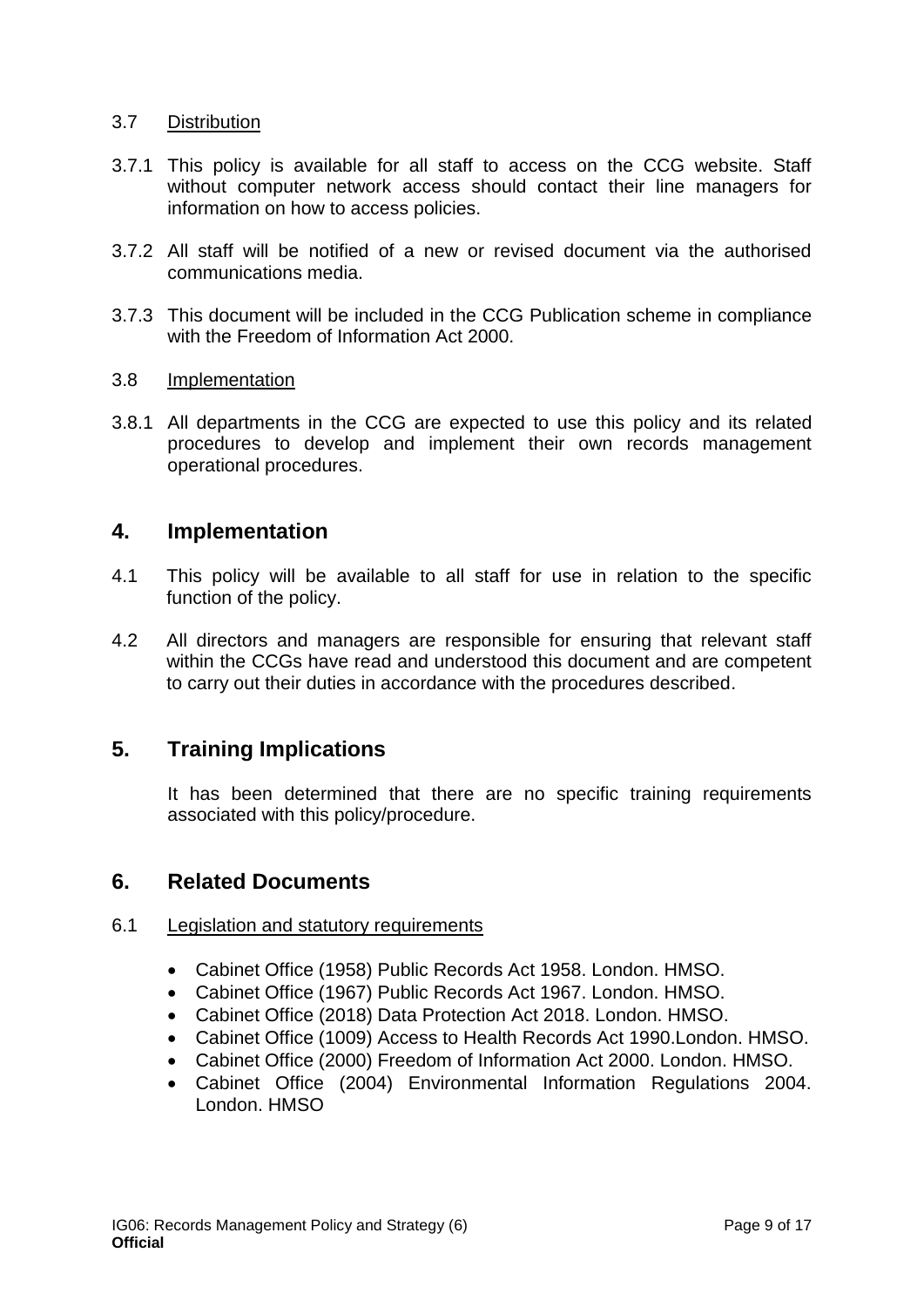### 6.2 Related Procedures

- Information Labelling & Classification Procedure
- Information Asset Management
- Subject Access Requests

# <span id="page-9-0"></span>**7. Monitoring, review and archiving**

### 7.1 Monitoring

The Governing Body will agree a method for monitoring the dissemination and implementation of this policy. Monitoring information will be recorded in the policy database.

#### 7.2 Review

- 7.2.1 The governing body will ensure that this policy document is reviewed in accordance with the timescale specified at the time of approval. No policy or procedure will remain operational for a period exceeding three years without a review taking place.
- 7.2.2 Staff who become aware of any change which may affect a policy should advise their line manager as soon as possible. The governing body will then consider the need to review the policy or procedure outside of the agreed timescale for revision.
- 7.2.3 For ease of reference for reviewers or approval bodies, changes should be noted in the 'document history' table on the second page of this document.
- **Note:** If the review consists of a change to an appendix or procedure document, approval may be given by the sponsor director and a revised document may be issued. Review to the main body of the policy must always follow the original approval process.

### 7.3 Archiving

<span id="page-9-1"></span>The Governing Body will ensure that archived copies of superseded policy documents are retained in accordance with the Department of Health's Records Management Code of Practice for Health and Social Care 2016.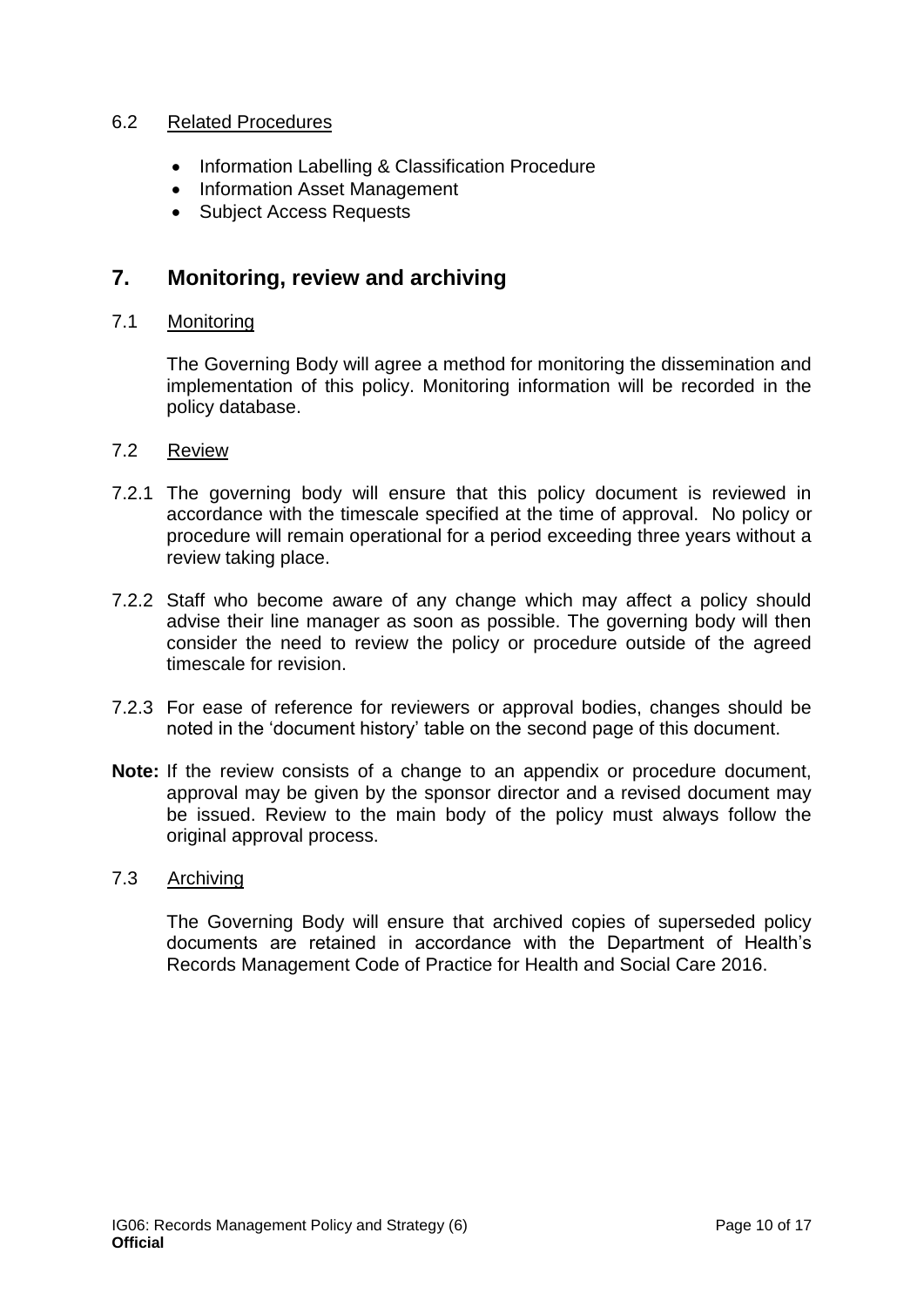# **8. Equality analysis**

# **Initial Screening Assessment (STEP 1)**

As a public body organisation we need to ensure that all our current and proposed strategies, policies, services and functions, have given proper consideration to equality, diversity and inclusion, do not aid barriers to access or generate discrimination against any protected groups under the Equality Act 2010 (Age, Disability, Gender Reassignment, Pregnancy and Maternity, Race, Religion/Belief, Sex, Sexual Orientation, Marriage and Civil Partnership).

This screening determines relevance for all new and revised strategies, policies, projects, service reviews and functions.

Completed at the earliest opportunity it will help to determine:

- The relevance of proposals and decisions to equality, diversity, cohesion and integration.
- Whether or not equality and diversity is being/has already been considered for due regard to the Equality Act 2010 and the Public Sector Equality Duty (PSED).
- Whether or not it is necessary to carry out a full Equality Impact Assessment.

### **Name(s) and role(s) of person completing this assessment:**

**Name:** Liane Cotterill **Job Title:** Senior Governance Manager **Organisation:** North of England Commissioning Support Unit (NECS)

**Title of the service/project or policy:** Records Management Policy and Strategy

#### **Is this a;**

**Strategy / Policy** ☒ **Service Review** ☐ **Project** ☐ **Other** N/A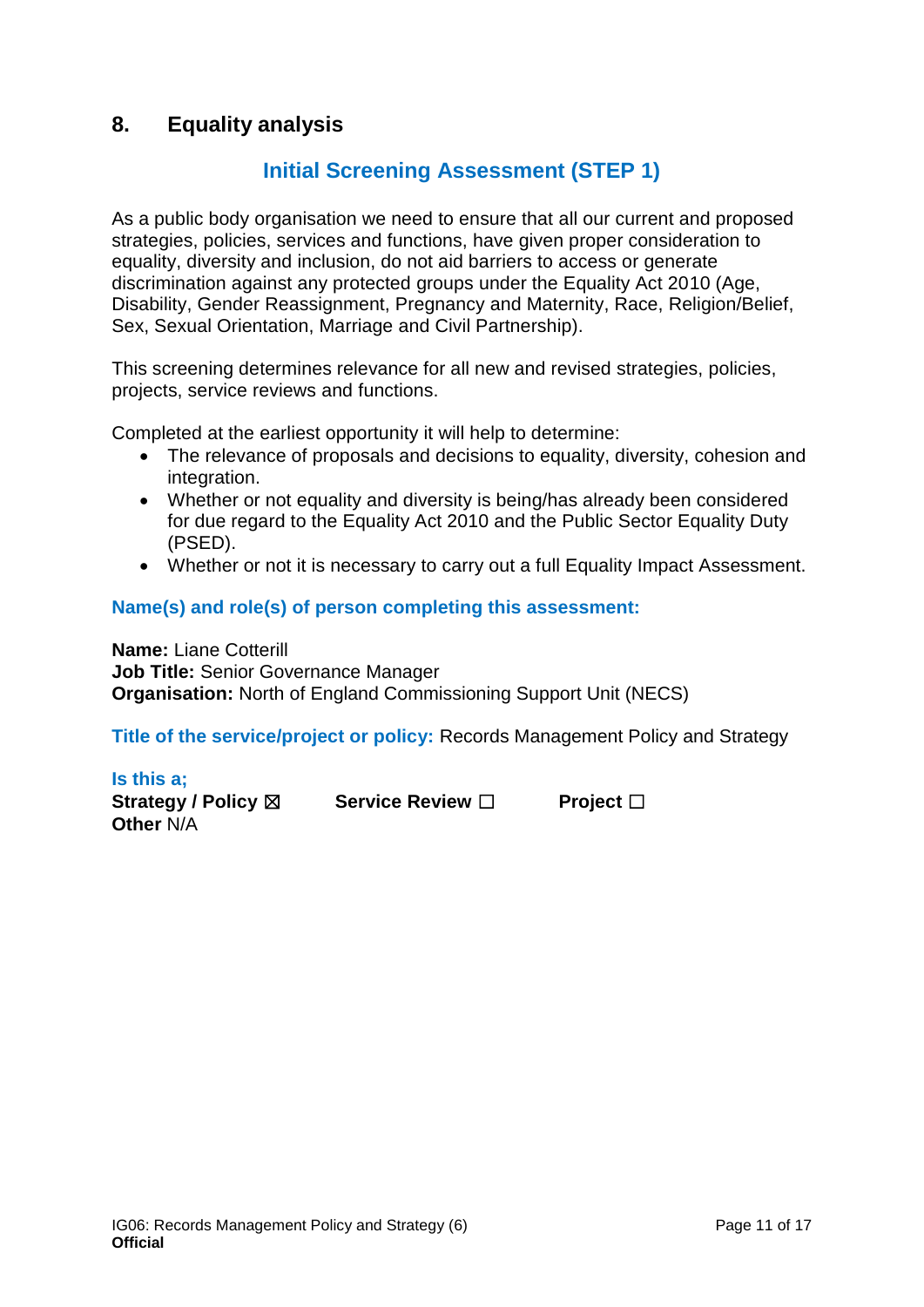### **What are the aim(s) and objectives of the service, project or policy:**

This policy sets out the principles of records management for the CCG. It provides a framework for the consistent and effective management of records that is standards based and fully integrated with other information governance initiatives within the CCG. Records management is necessary to support the business of the CCG and to meet its obligations in terms of legislation and national guidelines.

### **Who will the project/service /policy / decision impact?**

(Consider the actual and potential impact)

- Staff  $⊠$
- **Service User / Patients** ☐
- **Other Public Sector Organisations**☐
- **Voluntary / Community groups / Trade Unions** ☐
- **Others, please specify** N/A

| <b>Questions</b>                                                                                                         | <b>Yes</b> | <b>No</b>   |
|--------------------------------------------------------------------------------------------------------------------------|------------|-------------|
| Could there be an existing or potential negative impact on any of the                                                    |            | ⊠           |
| protected characteristic groups?                                                                                         |            |             |
| Has there been or likely to be any staff/patient/public concerns?                                                        |            | $\boxtimes$ |
| Could this piece of work affect how our services, commissioning or                                                       |            | ⊠           |
| procurement activities are organised, provided, located and by whom?                                                     |            |             |
| Could this piece of work affect the workforce or employment practices?                                                   |            | $\boxtimes$ |
| Does the piece of work involve or have a negative impact on:                                                             |            | $\times$    |
| Eliminating unlawful discrimination, victimisation and harassment                                                        |            |             |
| Advancing quality of opportunity                                                                                         |            |             |
| Fostering good relations between protected and non-protected<br>$\bullet$<br>groups in either the workforce or community |            |             |

#### **If you have answered no to the above and conclude that there will not be a detrimental impact on any equality group caused by the proposed policy/project/service change, please state how you have reached that conclusion below:**

The policy is based on the CCG's former Records Management policy. There is no fundamental change to the content therefore the previous EIA which concluded 'no impact' remains appropriate.

### **If you have answered yes to any of the above, please now complete the 'STEP 2 Equality Impact Assessment' document**

| <b>Accessible Information Standard</b>                                                                                                           | Yes         |  |
|--------------------------------------------------------------------------------------------------------------------------------------------------|-------------|--|
| Please acknowledge you have considered the requirements of the<br>Accessible Information Standard when communicating with staff and<br>patients. | $\boxtimes$ |  |
| https://www.england.nhs.uk/wp-content/uploads/2017/10/accessible-<br>info-standard-overview-2017-18.pdf                                          |             |  |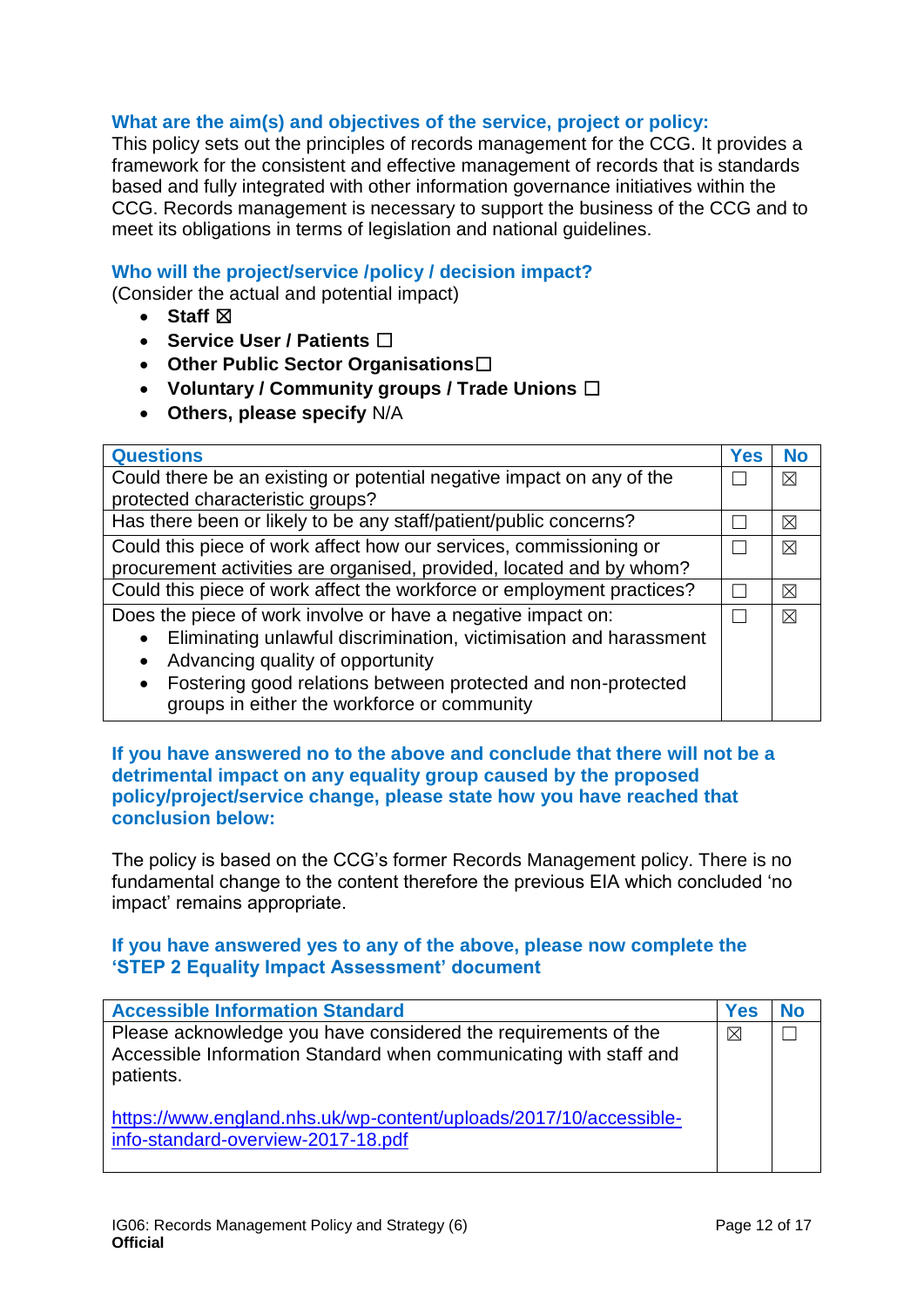**If any of the above have not been implemented, please state the reason:**

Not applicable

# **Governance, ownership and approval**

| Please state here who has approved the actions and outcomes of the screening |           |               |
|------------------------------------------------------------------------------|-----------|---------------|
| <b>Name</b>                                                                  | Job title | <b>Date</b>   |
| <b>Executive Committee</b>                                                   | Approval  | December 2020 |

## **Publishing**

This screening document will act as evidence that due regard to the Equality Act 2010 and the Public Sector Equality Duty (PSED) has been given.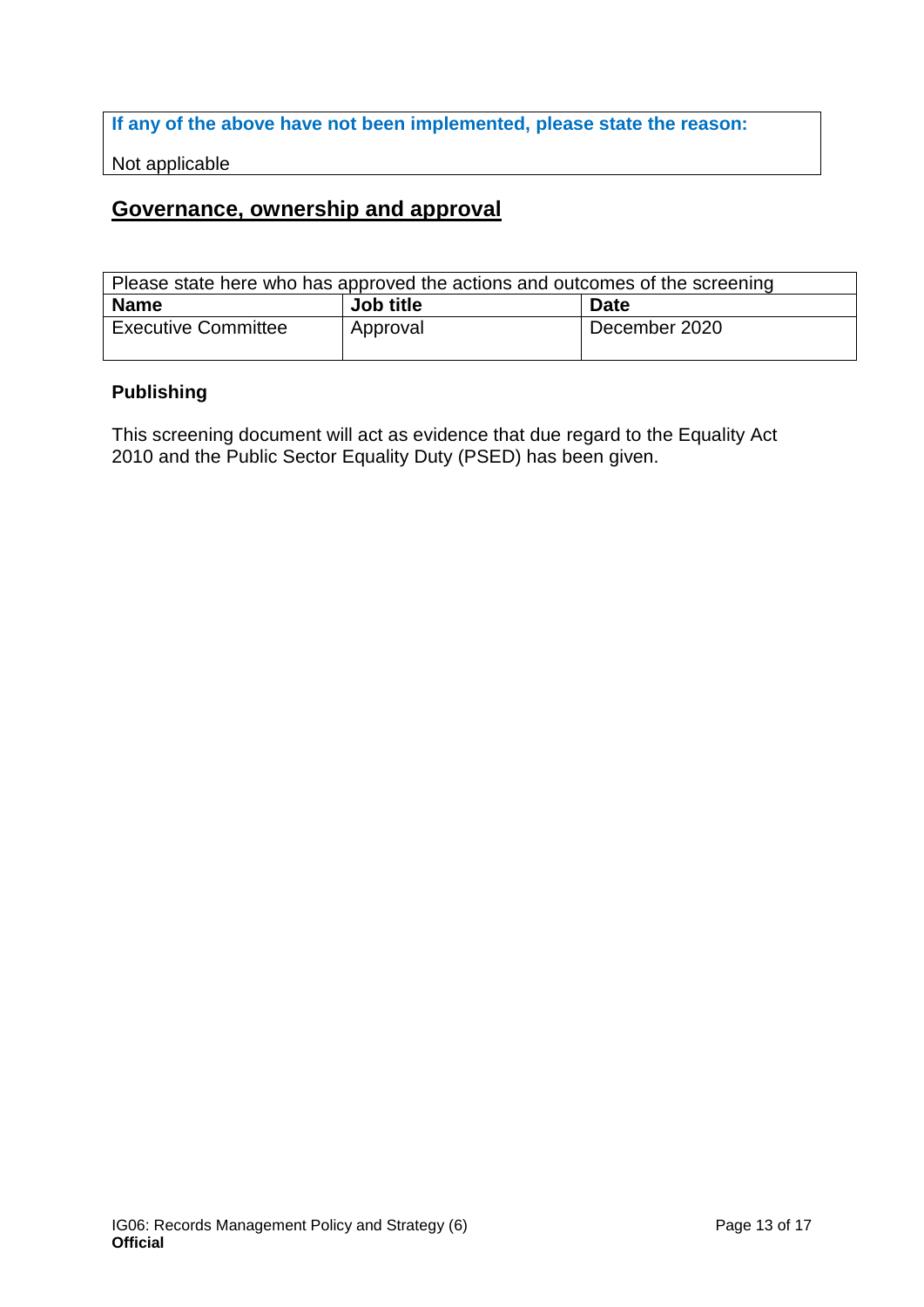# **Duties and Responsibilities**

<span id="page-13-0"></span>

| <b>Governing Body</b>    | The Governing Body (GB) for setting the strategic context in which<br>organisational process documents are developed, and for<br>establishing a scheme of governance for the formal review and<br>approval of such documents.                                                                                                                                                                                                                                                                                  |
|--------------------------|----------------------------------------------------------------------------------------------------------------------------------------------------------------------------------------------------------------------------------------------------------------------------------------------------------------------------------------------------------------------------------------------------------------------------------------------------------------------------------------------------------------|
| <b>Chief Officer</b>     | The chief officer has overall responsibility for the strategic direction<br>and operational management, including ensuring that CCG process<br>documents comply with all legal, statutory and good practice<br>guidance requirements.                                                                                                                                                                                                                                                                          |
| <b>CSU Staff</b>         | Whilst working on behalf of the CCG, CSU staff will be expected to<br>comply with all policies, procedures and expected standards of<br>behaviour within the CCG, however they will continue to be governed<br>by all policies and procedures.                                                                                                                                                                                                                                                                 |
| <b>Information Asset</b> | Information Asset Owners (IAOs) (see section 8.7) are responsible                                                                                                                                                                                                                                                                                                                                                                                                                                              |
| <b>Owners (IAOs)</b>     | for:<br>Liaising with records management/IG leads to ensure that records<br>$\bullet$<br>management practices are in line with the guidance and protocols<br>on confidentiality.                                                                                                                                                                                                                                                                                                                               |
|                          | Ensuring appropriate record audits are undertaken.<br>$\bullet$<br>Ensuring appropriate information governance /confidentiality<br>$\bullet$<br>clauses are in third party contracts relating to records<br>management such as secondary storage, scanning companies<br>before using the company.<br>Ensuring appropriate consideration is given to records<br>$\bullet$<br>management within business continuity plans.<br>Ensuring they obtain appropriate certifications of destruction.<br>$\bullet$       |
|                          | Investigate and take relevant action on any potential breaches of<br>$\bullet$<br>this policy supported by other applicable staff in line with existing<br>procedures.                                                                                                                                                                                                                                                                                                                                         |
| <b>All Staff</b>         | All staff, including temporary and agency staff, have a responsibility<br>to:<br>Keep appropriate records of their work in the CCG and manage<br>those records in keeping with this policy and all related<br>procedures.<br>Adhere to the information governance responsibilities, which<br>include records management which are in all staff employment<br>contracts.<br>Conduct themselves in accordance with the NHS Care Record<br>$\bullet$<br>Guarantee and the Department of Health Records Management |
|                          | Code of Practice for Health and Social Care 2016. Undertake<br>information governance/ records management training in line with<br>the requirements of their role.<br>Participate in any audits as requested.<br>٠<br>Bring to their line manager areas of concern regarding records<br>management including changes in practice and training needs.<br>Report incidents through the CCGs incident reporting process.                                                                                          |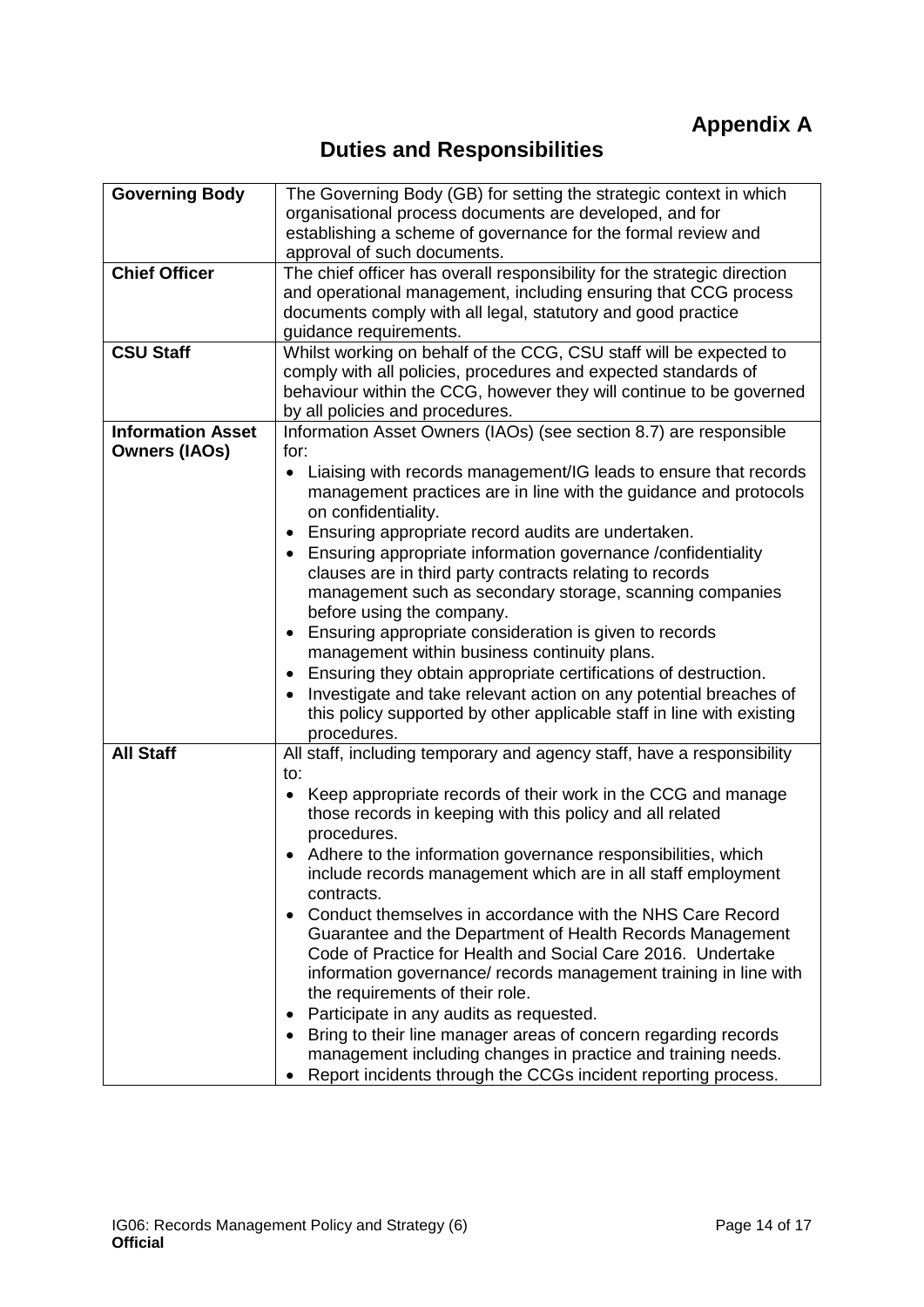# **Records Management Strategy**

# <span id="page-14-0"></span>**1. Introduction**

- 1.1 This strategy is an overarching framework for integrating all records management functions within the CCG. It sets out the requirements necessary for maintaining and for improving the quality, availability and effective use of records to meet the CCG business needs and identifies the actions for implementation.
- 1.2 The strategy should be read in conjunction with the Records Management Policy.

## **2. Scope**

2.1 This strategy relates to all patient/service user and corporate records held in any format by the CCG as detailed in the Department of Health Records management code of practice for health and social care 2016.

## **3. Aims**

- 3.1 The aim of the strategy is to establish records management as a corporate function of the CCG supported by CCG Information Governance arrangements as indicated by:
	- A systematic and planned approach to records management covering records from creation to disposal.
	- The promotion of efficiency and best value through improvements in the quality and flow of information, and greater co-ordination of records and storage systems.
	- Compliance with statutory requirements.
	- Awareness of the importance of records management and evidence of responsibility and accountability at all levels.
	- Robust retention and disposal procedures.
	- To move toward electronic record keeping in support of national guidance.

## **4. Key Elements**

## **4.1 Responsibility and Accountability**

- All staff should be aware of the need for accountability and responsibility in the creation, amendment, management, storage of and access to the CCG's records.
- There should be a clear chain of management accountability and responsibility for all records created by the CCG.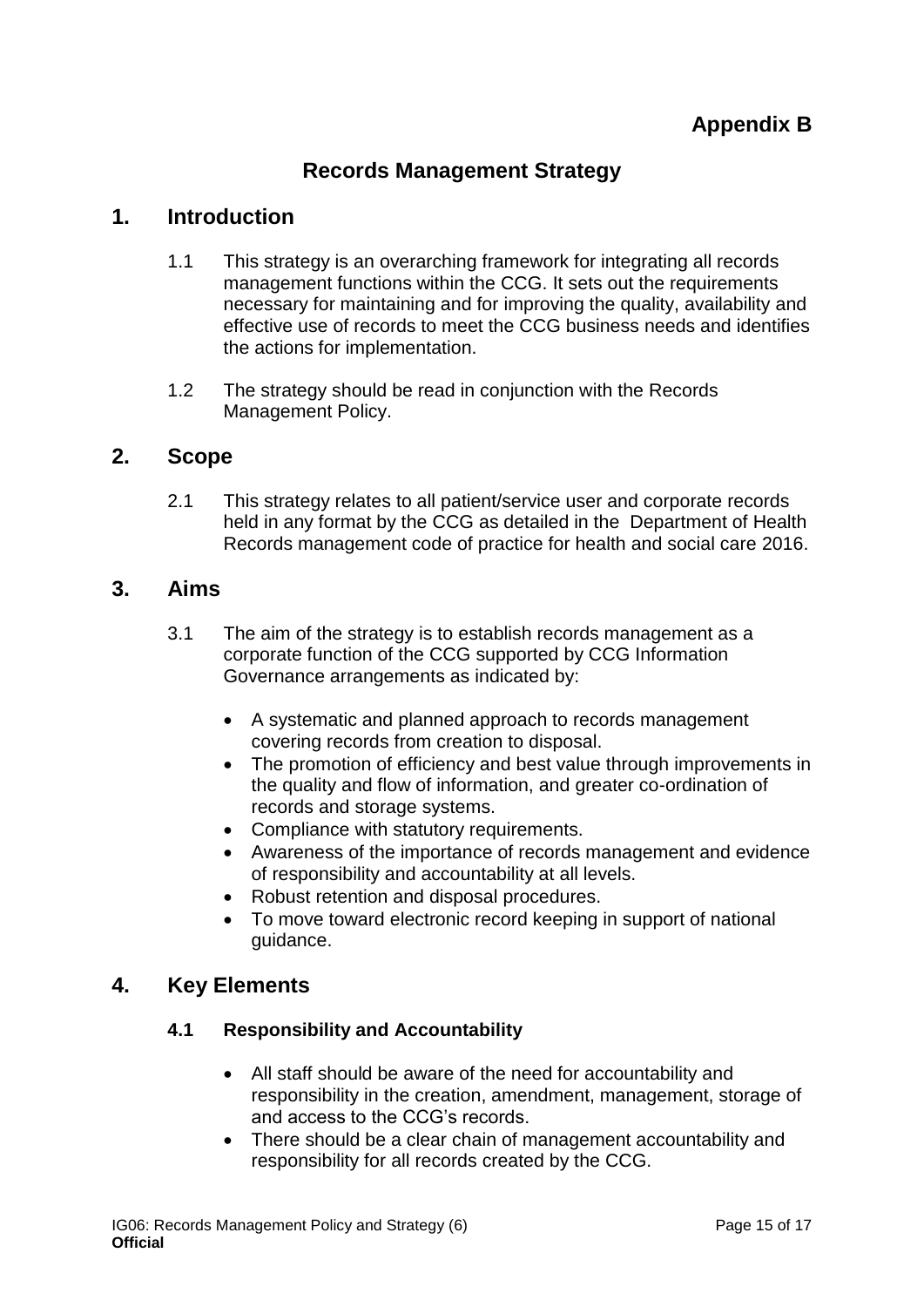# **4.2 Record Quality**

- Records created should be adequate, consistent and meet the statutory, legal and business requirements of the CCG.
- Records should be accurate and complete, in order to facilitate audit, fulfil the CCG's responsibilities, and protect its legal and other rights.
- Records management systems should ensure the validity and authenticity of records, for example, controlled access so that any evidence derived from them is credible and authoritative.

## **4.3 Management**

- There should be systematic, orderly and consistent creation, retention, appraisal and disposal procedures for records throughout their life cycle.
- Records management systems should be easy to understand, clear and efficient in terms of minimising staff time and optimising the use of space for storage.

## **4.4 Security**

- There should be systems which maintain appropriate confidentiality, security and integrity for records both in use and storage.
- Such systems should be robust enough to support the accuracy and authenticity of its records contents, and their evidential value.

## **4.5 Access**

- There should be fast and efficient access to records for authorised staff.
- Access procedures should be effective in supporting subject access requests under the Data Protection Act 2018 and requests made under the Freedom of Information Act 2000.

### **4.6 Audit**

 The performance of records management will be audited regularly and measured against agreed standards.

## **4.7 Training**

 Training and guidance on records management responsibilities and operational good practice will be provided for all staff.